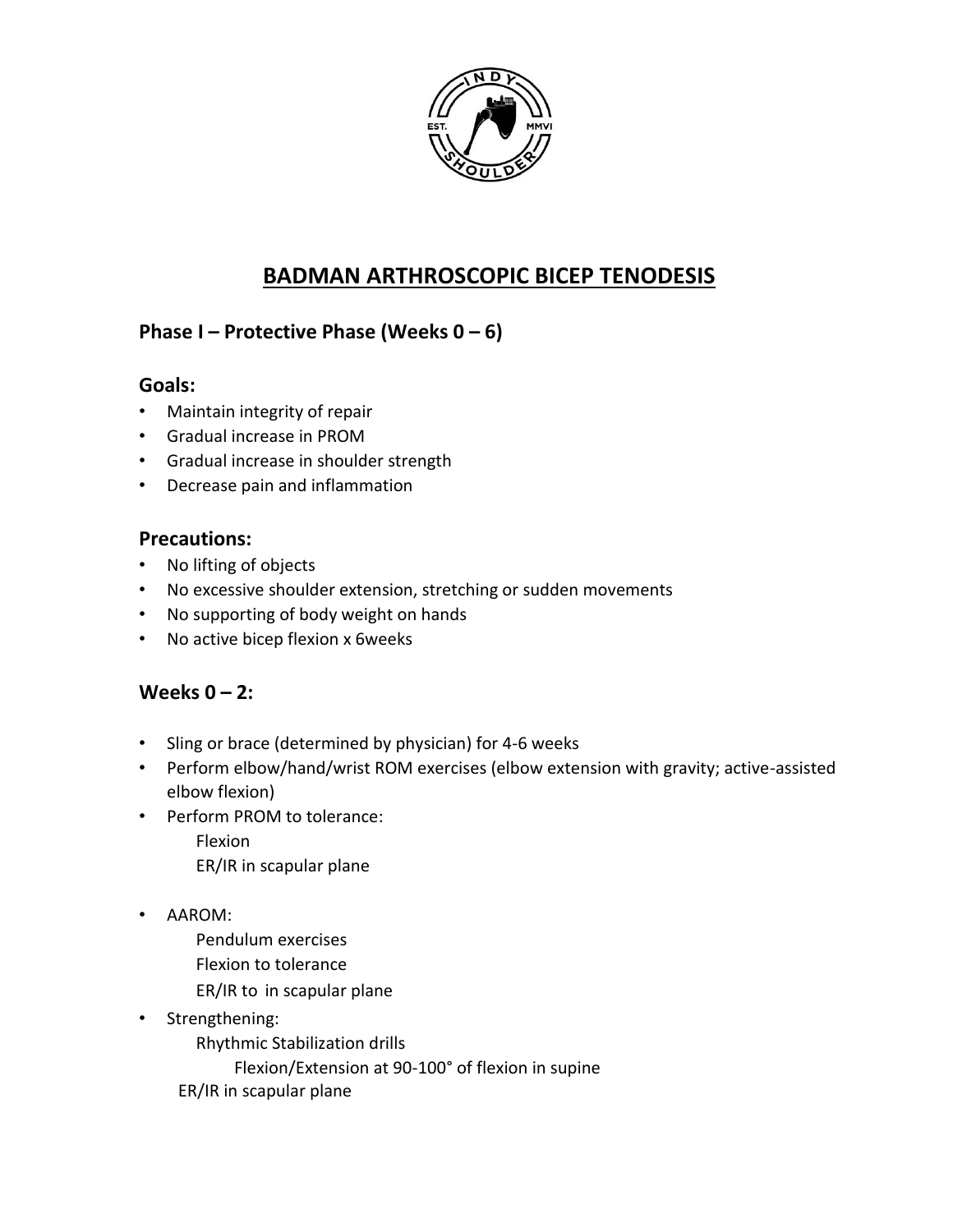

Sub-maximal/pain-free isometrics (all with bent elbow): Abduction ER/IR Extension

• Pain control modalities

#### **Weeks 3 – 4:**

- PROM to tolerance (full PROM by  $4 5$  weeks)
- AAROM:

Flexion to tolerance ER/IR to tolerance in scapular plane ER/IR to 45° at 90°abduction Active assisted elbow flexion against gravity (week4)

Strengthening: Tubing ER @ 0° abduction Isotonics (light): Prone rows to neutral arm position Prone horizontal abduction

### **Weeks 5 – 6:**

- Discontinue brace or sling;
- Continue PROM and stretching to maintain full PROM
- AAROM:
	- Flexion to tolerance
	- ER/IR to tolerance in scapular plane
	- ER/IR to tolerance at 90° abduction
- AROM:
	- Flexion to 90°
	- Full elbow flexion against gravity (week 6)
- Strengthening: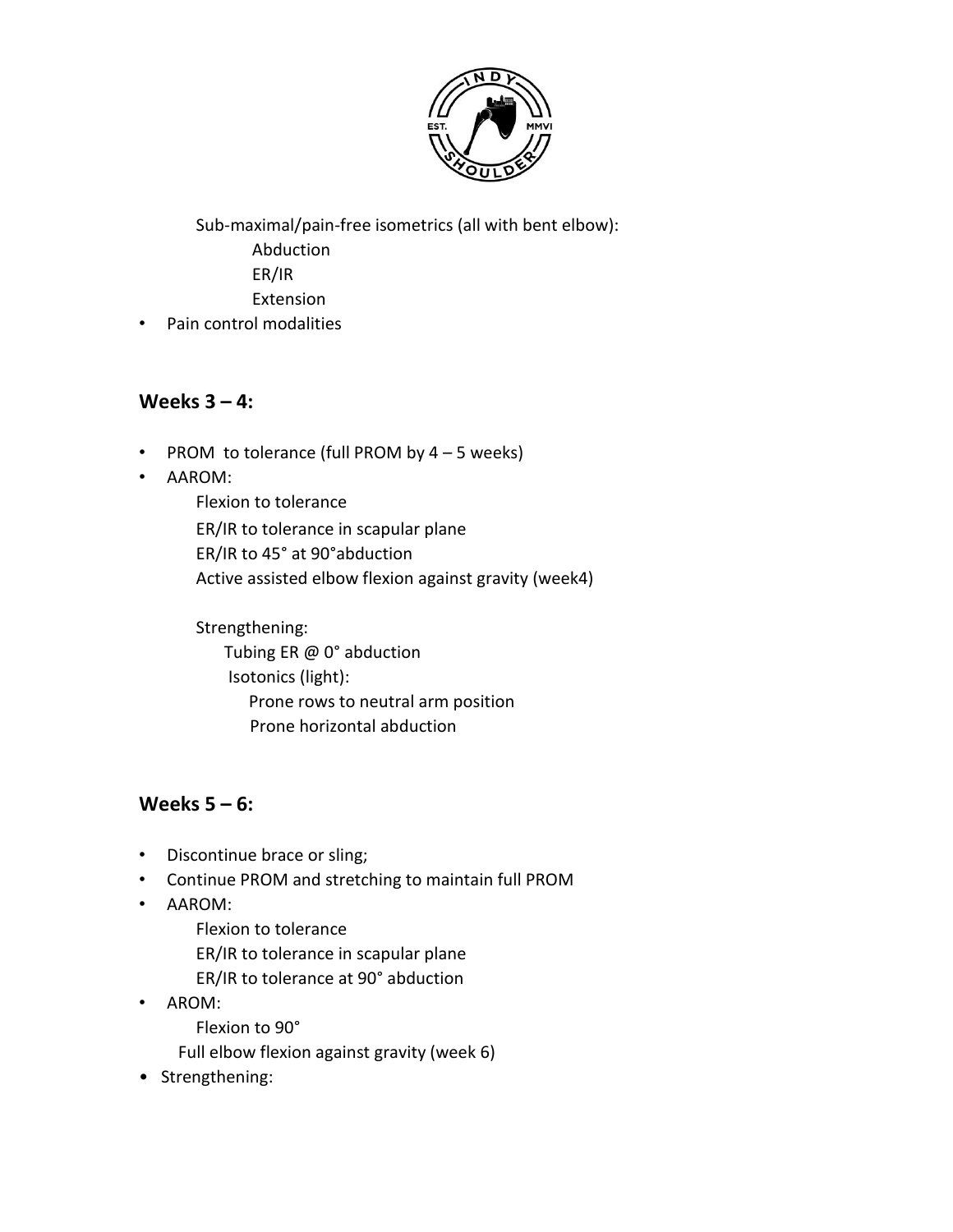

Continue tubing ER @ 0° abduction Continue isotonics (light): Prone rows to neutral arm position Prone horizontal abduction Bicep flexion

• Upper extremity cycle

## **Phase II – Intermediate Phase (Weeks 7 – 12)**

### **Goals:**

- Full, non-painful A/PROM (week 10)
- Gradual improvement of strength and power
- Gradual return to light functional activities

### **Weeks 7 – 10:**

- Maintain full PROM and progress to full AAROM
- Strengthening:

Continue/progress rhythmic stabilization drills

Continue tubing ER at 0° abduction working on endurance

Tubing scapular strengthening to neutral working on endurance Isotonics (gradually progress resistance):

> Flexion to  $90^0$  (no resistance until AROM is without hiking) ER/IR in side lying Prone rows Prone horizontal abduction **Triceps** Begin light resistance bicep (week 8): 1-2 lbs

**Weeks 10 – 12:**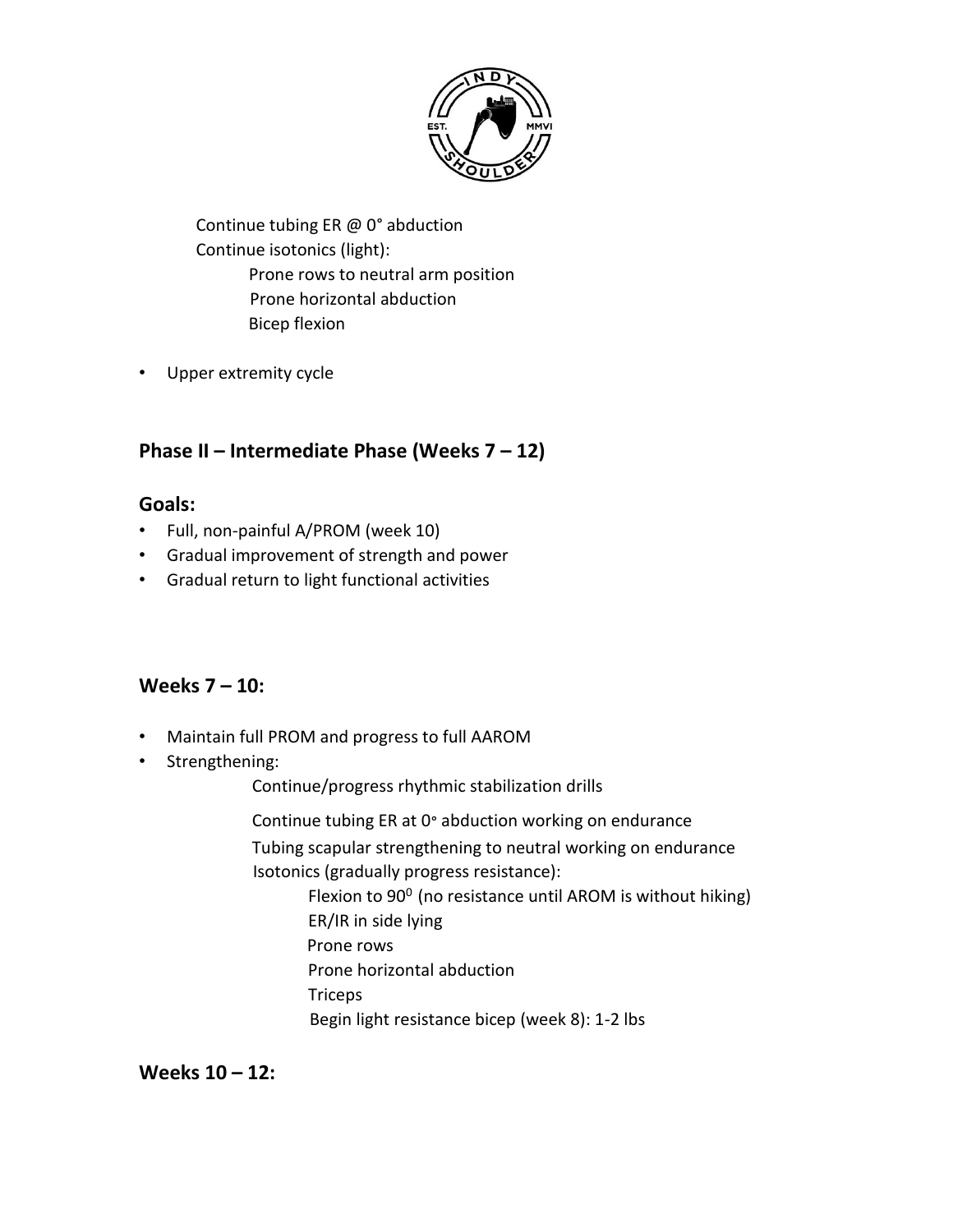

- Maintain full AAROM and progress to full AROM
- Strengthening:

Continue isotonic/tubing and stabilization strengthening Closed chain stabilization drills Bicep resistance: 3-8 lbs

## **Phase III – Advanced Strengthening Phase (Weeks 13 – 20)**

#### **Goals:**

- Maintain full, non-painful ROM
- Improve shoulder complex strength and neuromuscular control
- Gradual return to functional activities

## **Weeks 13 – 20:**

- Maintain PROM, AAROM and AROM
- Initiate self-capsular stretches if shoulder is tight
- Begin advancement of bicep resistance to tolerance
- Strengthening:
	- High-speed isokinetics for ER/IR in neutral
	- Begin general shoulder strengthening with precautions:
		- Latissimus pulls with narrow grip and arms in front of body
		- Chest press with light dumbbells keeping elbows anterior to shoulder Machine rows
		- Military press with light dumbbells and arms in front only
- Plyometric program (2 handed  $\rightarrow$  1handed) at 16 weeks

## **Phase IV – Return to Activity Phase (Weeks 21 – 28)**

#### **Goals:**

- Maintain shoulder ROM, strength and neuromuscular control
- Gradual return to recreational sport activities
- Gradual return to strenuous occupational activities